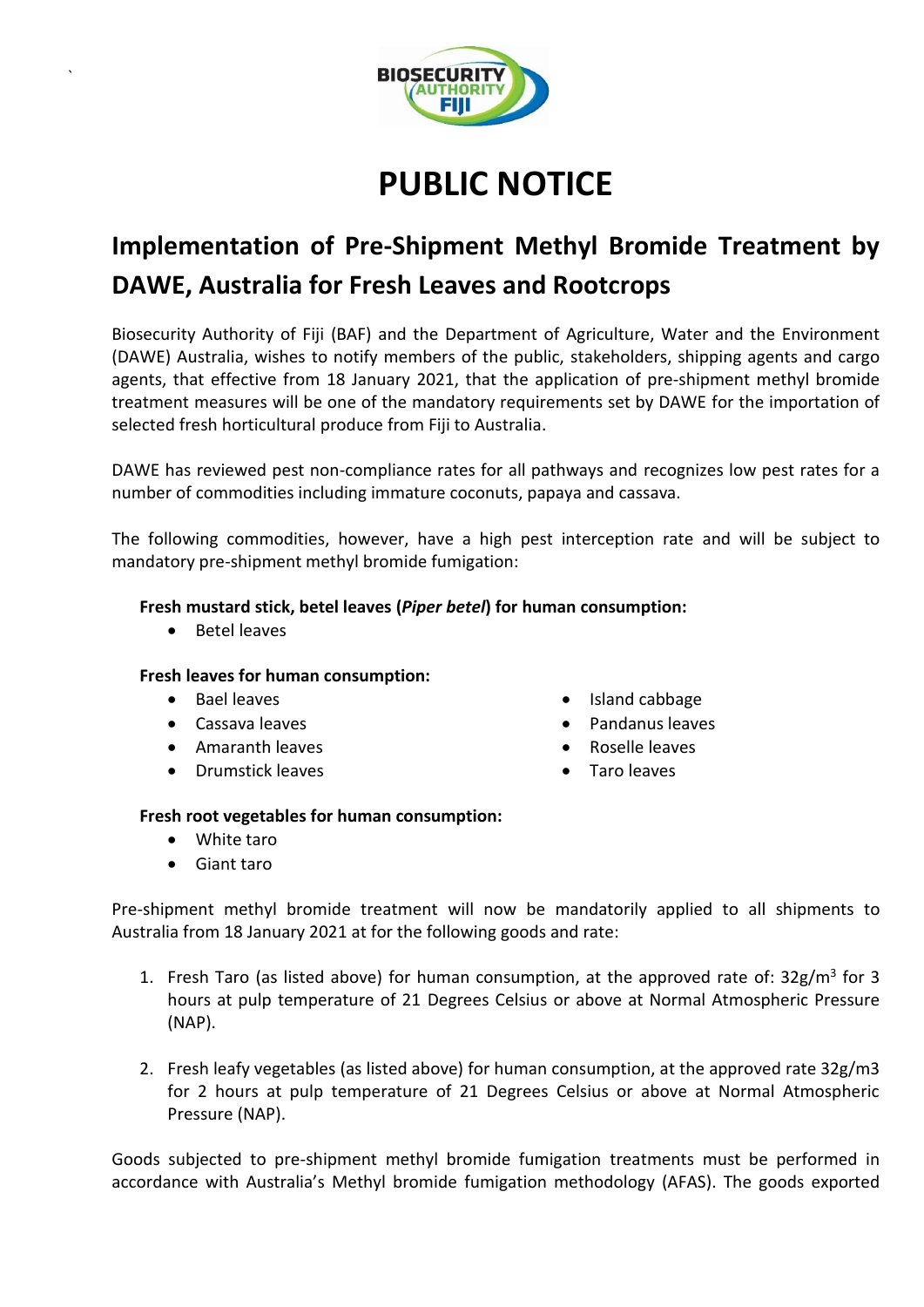must be accompanied by a valid original BAF Phytosanitary Certificate and fumigation treatment certificate on the AFAS approved treatment provider's letterhead duly endorsed and stamped.

Other Basic Requirements include:

- 1) The goods must be clean and free of biosecurity pests and disease, contaminant seed, soil, animal and plant debris and other biosecurity risk material prior to arrival in Australian territory.
- 2) For all leaves of:
	- a. **Bael leaves (***Aegle marmelos***):** Only leaves are permitted entry. If stems are present the consignment will require sorting to remove the stem material, or export or disposal of the consignment.
	- b. **Drumstick tree leaves (***Moringa oleifera***):** Only leaves, or leaves on stems are permitted entry. Where other plant parts are present, the consignment will require reconditioning, export or disposal at the importers expense.

**Note**: For consignments containing leaves on stems, the main stem or branch may vary up to 50 cm in length. Consignments must be free of roots, flowers, seed pods, tree trunks, and all other biosecurity risk material.

- c. **Taro leaves (***Colocasia esculenta***):** Only leaves and stems are permitted entry.
- d. **Taro corms (***Colocasia esculenta***):** Only fresh large taro tubers of the species *Colocasia esculenta var. esculenta* are permitted. Tubers of the small corm taro *Colocasia esculenta var. antiquorum* are not permitted entry.

Permitted fresh large taro tubers must comply with the morphological criteria below:

Specifically the taro must:

- i. be at least 15 cm long or be at least 7 cm in diameter at the widest point
- ii. be at least 300 g in weight
- iii. be free of lateral buds or shoots
- iv. lack shaggy hairs.
- 3) Each consignment of goods must be packed in clean and new packaging.
- 4) Each consignment must be secured prior to shipment to maintain its quarantine integrity on arrival using a secure packaging option.
- 5) All consignments are subject to inspection on arrival into Australia to verify compliance with import conditions before release.
- 6) If live insects of biosecurity concern are detected, the consignment will require treatment (where appropriate), or be exported or disposed of. Any required action will be at the importer's expense.
- 7) If disease symptoms are detected the consignment will be placed on hold and an assessment of the biosecurity risk will be made by the department to determine the options available to the importer. Options may include release, further identification, treatment, export or disposal.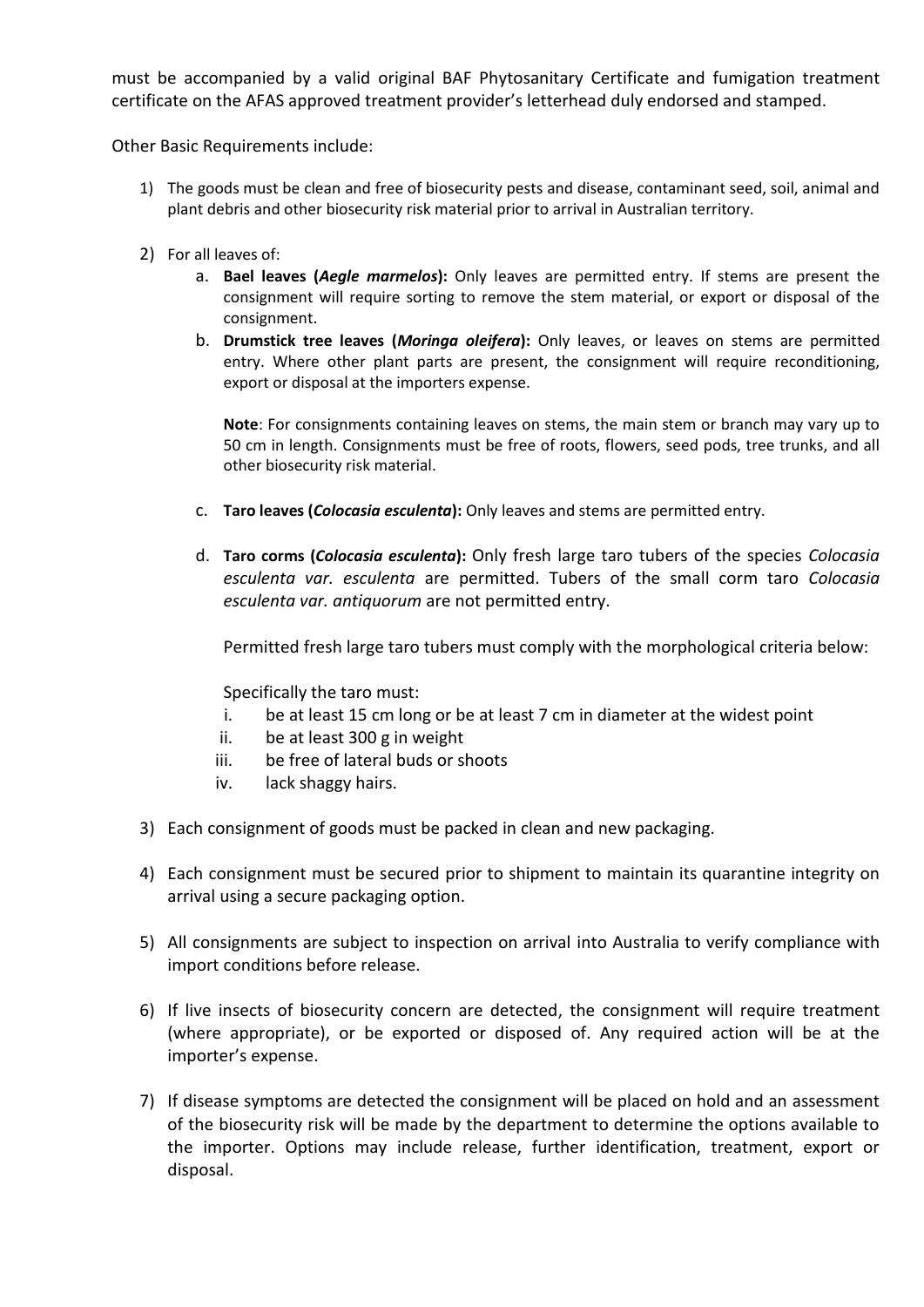- 8) If contaminants (e.g. seeds, trash, soil, feathers) are detected and determined to be of biosecurity concern, the consignment will require remedial action to remove or treat the contaminants, and will require re-inspection. If the contaminants cannot be effectively removed or treated, the consignment must be exported or disposed of. Any required action will be at the importer's expense.
- 9) In addition to the conditions for the goods being imported, non-commodity concerns must be assessed including container cleanliness, packaging and destination concerns, and may be subject to inspection and treatment on arrival.

DAWE wishes to assure all parties that due diligence will be taken and the above mentioned process are to be carried out in the direct presence of the BAF officers. Further information regarding the pre-shipment methyl bromide fumigant requirements will be available for exporters and Australian importers through BICON [\(https://bicon.agriculture.gov.au/BiconWeb4.0](https://bicon.agriculture.gov.au/BiconWeb4.0)).

#### **Fiji Treatment Providers' Current Status**

[\(Offshore methyl bromide treatment providers list -](https://www.agriculture.gov.au/import/before/prepare/treatment-outside-australia/afas/providers#fiji) Department of Agriculture)

| <b>COMPANY NAME</b>          | <b>CONTACT DETAILS</b>                       | <b>SERVICE</b><br><b>AREA</b> | <b>STATUS</b> | <b>AEI</b><br><b>NUMBER</b> |
|------------------------------|----------------------------------------------|-------------------------------|---------------|-----------------------------|
| Rentokil Initial Limited     | P.O Box 486, Suva                            | Suva                          | Acceptable    | <b>FJ0010MB</b>             |
|                              | Kaua Road, Laucala beach Estate, Nasinu      |                               |               |                             |
|                              | Phone: (679) 368 3995                        |                               |               |                             |
|                              | Mobile: (679) 999 4278                       |                               |               |                             |
|                              | Fax: (679) 339 5720                          |                               |               |                             |
|                              | Email: ritesh.nandan@rentokil-initial.com.fj |                               |               |                             |
| <b>Fastkil Pest Control</b>  | 79 Costello Road, Vatuwaqa, Suva             | Suva                          | Acceptable    | <b>FJ0011MB</b>             |
| Services Pte Limited         | G.P.O Box 17690, Suva                        |                               |               |                             |
|                              | Phone: (679) 310 0047                        |                               |               |                             |
|                              | Mobile: (679) 997 5559                       |                               |               |                             |
|                              | Fax: (679) 310 0040                          |                               |               |                             |
|                              | Email: fastkil@connect.com.fj /              |                               |               |                             |
|                              | fastkil@unwired.com.fj                       |                               |               |                             |
| <b>Amalgamated Pest</b>      | P.O Box 3176, Lami                           | Suva                          | Acceptable    | FJ0012MB                    |
| Control                      | 12 Toti Street, Lami, Suva                   |                               |               |                             |
|                              | Phone: (679) 330 9437                        |                               |               |                             |
|                              | Mobile: (679) 992 1438                       |                               |               |                             |
|                              | Fax: (679) 330 9438                          |                               |               |                             |
|                              | Email: amalpestsuva@connect.com.fj           |                               |               |                             |
| <b>WG Genera Pacific Ltd</b> | P.O Box 79, Suva                             | Suva                          | Acceptable    | <b>FJ0013MB</b>             |
|                              | 82 Harris Road, Suva                         |                               |               |                             |
|                              | Phone: (679) 331 2633                        |                               |               |                             |
|                              | Mobile: (679) 990 7255                       |                               |               |                             |
|                              | Fax: (679) 323 6336                          |                               |               |                             |
|                              | Email: fumigation@wgfiji.com.fj              |                               |               |                             |
| Rentokil Initial Limited     | P.O Box 710, Lautoka                         | Lautoka /                     | Acceptable    | <b>FJ0020MB</b>             |
|                              | 3 Leonidas Street, Lautoka                   | Nadi                          |               |                             |
|                              | Phone (Landline): (679) 666-1185             |                               |               |                             |
|                              | Mobile: (679) 999 4231                       |                               |               |                             |
|                              | Fax: (679) 666 3374                          |                               |               |                             |
|                              | Email: yatendra.singh@rentokil-initial.com / |                               |               |                             |
|                              | ritesh.nandan@rentokil-initial.com           |                               |               |                             |